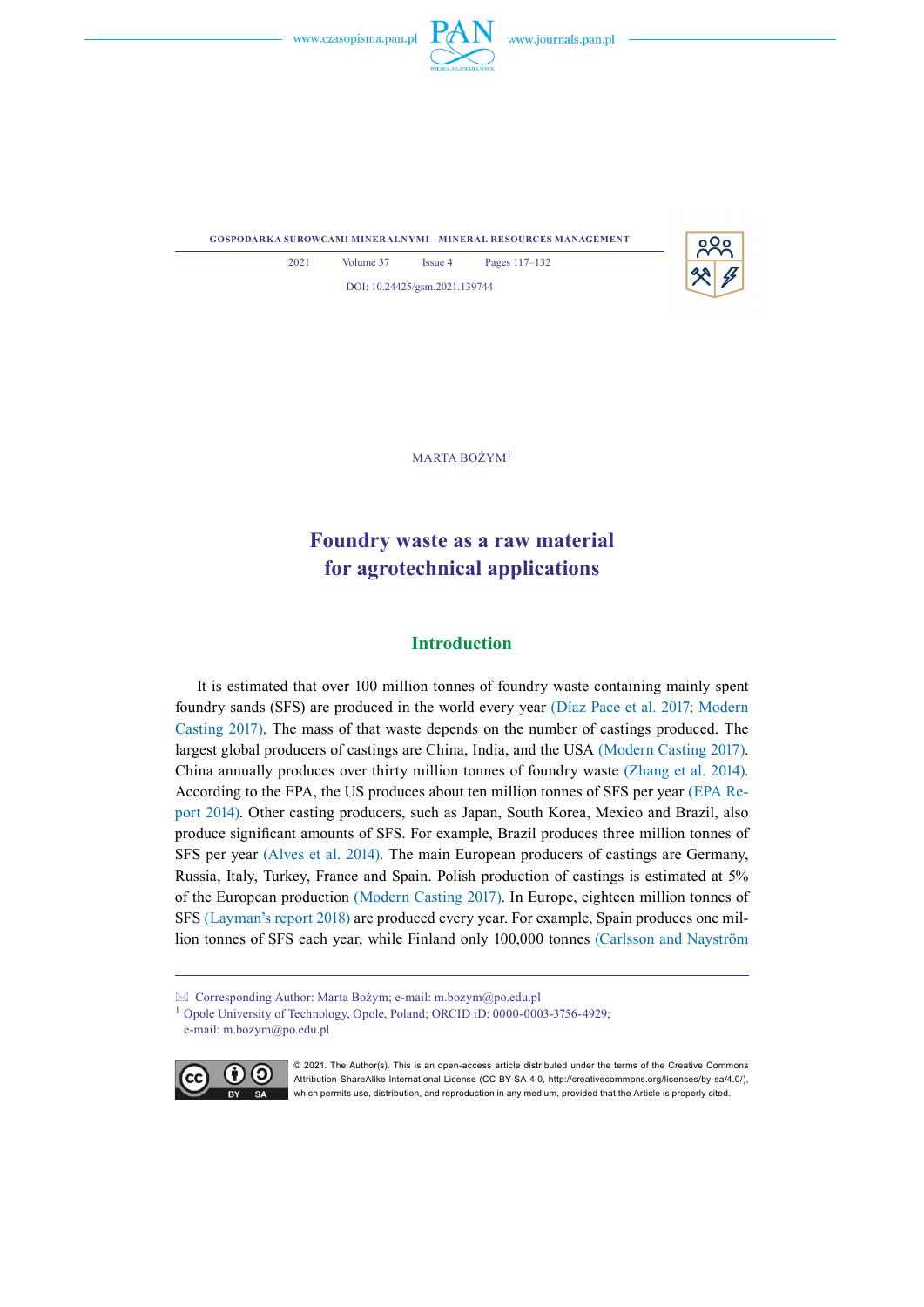

**118** Bożym 2021 / Gospodarka Surowcami Mineralnymi – Mineral Resources Management 37(4), 117–132

2016; Layman's report 2018). Annually in Poland, about 600,000 tonnes of foundry waste is produced, including about 500,000 tonnes from iron foundries (Polish Monitor 2016). In Poland, foundry waste from iron foundries is included in the group of waste from thermal processes with the code 10 09 (Waste catalog 2020). Foundry waste, especially SFS, may be reused in foundries. In the USA, 74% of SFS is recycled by foundries (EPA Report 2014), while in Scandinavia as much as 80–98% is reused (Carlsson and Nayström 2016). According to the principles of sustainable development, SFS should be primarily recycled at the source (foundry). The remainder of the waste should be used outside of the foundry. Due to its composition and physical properties, the popular direction of SFS management is the production of cement, building materials and asphalt (Sorvari and Wahlstrom 2014). The chemical composition of the SFS depends on the type of sand and binders, the casting composition and the combustible material. SFS mainly consists of quartz sand covered with a thin layer of burnt carbon, binder residues (bentonite, organic carbon, resins/chemicals) and dust (Siddique et al. 2010) (Table 1). SFS are characterized by their high mechanical strength; therefore, they may be used to strengthen embankments, banks or soils. The physical properties of SFS-based foundry wastes are shown in Table 2.

SFS can also be used in agriculture and horticulture as a soil substitute. However, it may provide environmental contamination and result in the accumulation of toxic substances in the food chain. For this reason, only SFS with mineral binders, the so-called '*green sands*'

| Constituent $(\% )$            | Siddique et al. (2010) | Own research*  |
|--------------------------------|------------------------|----------------|
| SiO <sub>2</sub>               | 87.91                  | 47.13-84.90    |
| $Al_2O_3$                      | 4.70                   | $2.35 - 29.77$ |
| Fe <sub>2</sub> O <sub>3</sub> | 0.94                   | $2.01 - 12.82$ |
| CaO                            | 0.14                   | $0.25 - 17.60$ |
| MgO                            | 0.30                   | $0.40 - 5.26$  |
| SO <sub>3</sub>                | 0.09                   | $0.01 - 0.67$  |
| Na <sub>2</sub> O              | 0.19                   | $0.10 - 1.11$  |
| $K_2O$                         | 0.25                   | $0.48 - 1.32$  |
| TiO <sub>2</sub>               | 0.15                   | $0.19 - 1.53$  |
| $Mn_2O_3$                      | 0.02                   | no data        |
| SrO                            | 0.03                   | no data        |
| $P_2O_5$                       |                        | $0.01 - 0.05$  |

Tabela 1. Przykład składu odpadów odlewniczych bazujących na SFS (%)

Table 1. Composition example of foundry waste based on SFS (%)

\* Unpublished data, analytical methods: X-ray fluorometry (XRF).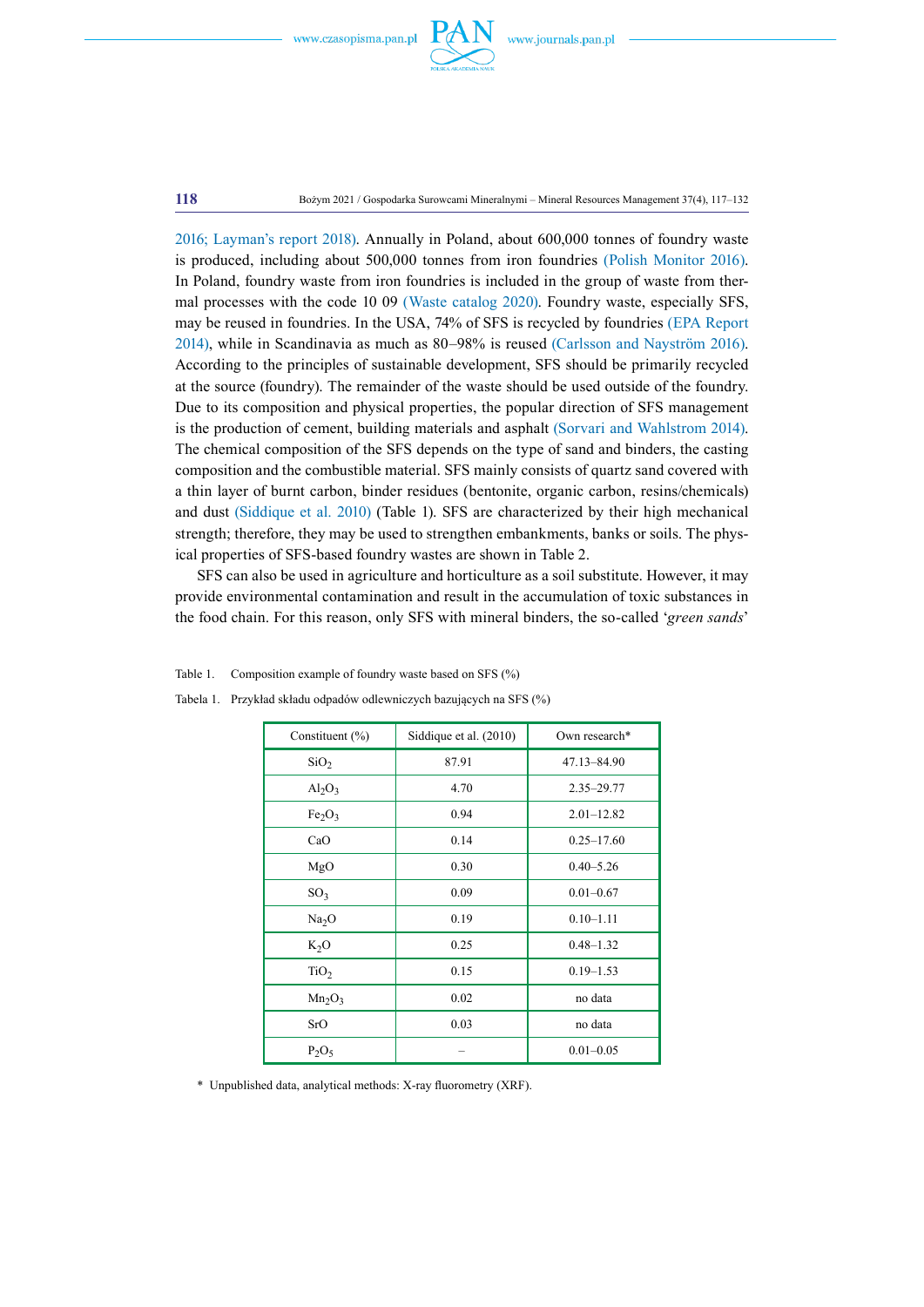

Table 2. Physical properties of SFS-based foundry waste according to various authors

| Physical properties                           | Deng and<br>Tikalsky (2008) | Naik et al.<br>(2001) | Javed and<br>Lovell (1994) | Own<br>research*     |
|-----------------------------------------------|-----------------------------|-----------------------|----------------------------|----------------------|
| Moisture content $(\% )$                      | $0 - 4.85$                  | 0.25                  | $0.1 - 10.1$               | 3.2                  |
| Material finer than $(75 \mu m)$ sieve $(\%)$ | $0 - 9.21$                  | 1.08                  |                            | 0.2                  |
| SSD absorption $(\%)$                         | $0.38 - 4.15$               | 5.0                   |                            | 4.8                  |
| Bulk relative density $(kg/m3)$               | $1,052 - 1,554$             | 1.784                 | 2,589                      |                      |
| Specific gravity                              | $2.38 - 2.72$               | 2.44                  | $2.39 - 2.55$              |                      |
| Coefficient of permeability (cm/s)            |                             |                       | $10^{-3}$ to $10^{-6}$     | $1.2 \times 10^{-3}$ |

Tabela 2. Właściwości fizyczne odpadów odlewniczych na bazie SFS według różnych autorów.

\* Unpublished data, analytical methods according to Polish Standards: PN-B-04481, PN-EN 933-1, PN-EN 933-1,10; PN-EN 12697-6; PKN CEN ISO/TS 17892-11.

with a low content of heavy metals, may be used for this purpose. Another advantage of using '*green sands*' is to increase the content of clay fractions in the artificial soil substrates. Agricultural use of SFS is recommended only for iron, steel and aluminum foundries (EPA Report 2014). SFS from non-ferrous metal foundries may be contaminated with heavy metals such as Cu, Zn, Cr, and/or Ni, which pose a risk to the environment (Ji et al. 2001; Dungan et al. 2009; Sorvari and Wahlstrom 2014; Díaz-Pace et al. 2017). It should also be noted that SFS are not suitable to be used as an artificial soil but only as a component of such soil due to its low nutrient content (Bożym 2018). In the USA, Argentina, South Africa and Brazil, SFS are used in horticulture and agriculture. In Europe, this direction of use is not popular. In the USA, over 220,000 tonnes of SFS is reused for the production of topsoil or in horticulture, and 140,000 tonnes is reused in road construction (excluding the use in the production of asphalt) (EPA Report 2014). A report published by the Environmental Protection Agency (EPA) in 2014 presents the environmental benefits of reusing SFS. The calculation takes into account the amount of energy and water consumption and the amount of  $CO<sub>2</sub>$ emission which may be avoided by using SFS (Table 3). The analysis included the volume of

|  | Table 3. Main environmental benefits of using SFS outside of a foundry (EPA Report 2014) |  |  |  |  |  |
|--|------------------------------------------------------------------------------------------|--|--|--|--|--|
|--|------------------------------------------------------------------------------------------|--|--|--|--|--|

Tabela 3. Główne korzyści środowiskowe wynikające ze stosowania SFS poza odlewnią

| Avoided impact                              | Road base use extrapolated<br>to $144,288$ tons of SFS | Manufactured soil use extrapolated<br>to $220,949$ tons of SFS |  |
|---------------------------------------------|--------------------------------------------------------|----------------------------------------------------------------|--|
| Energy consumption (megajoules)             | 17,800,000                                             | 27,900,000                                                     |  |
| Water consumption $(1,000 \text{ gallons})$ | 3,000                                                  | 4.800                                                          |  |
| $CO2$ emissions (tonnes)                    | 1.500                                                  | 2,500                                                          |  |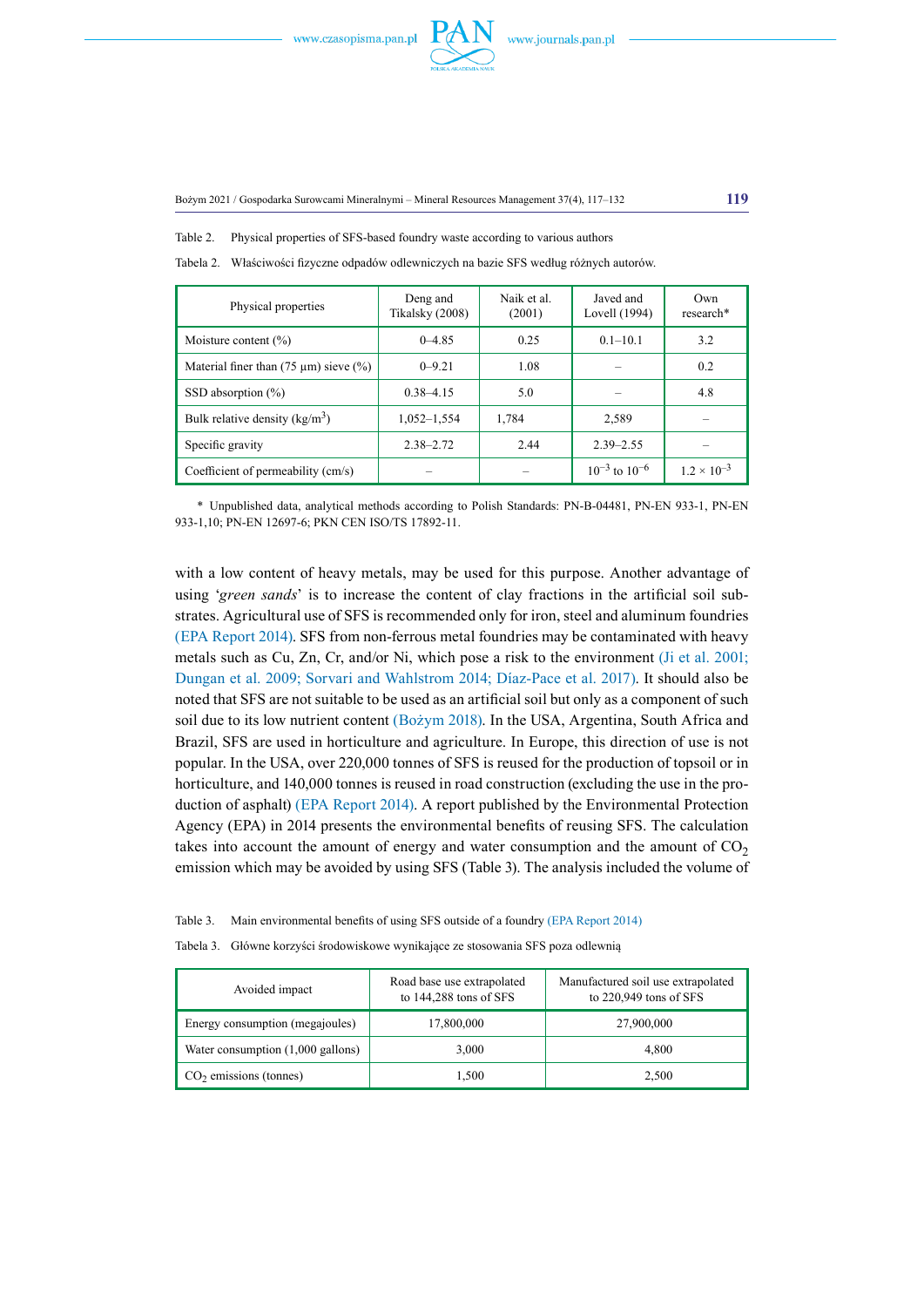

#### **120** Bożym 2021 / Gospodarka Surowcami Mineralnymi – Mineral Resources Management 37(4), 117–132

SFS per 1000 cubic yards, and then extrapolated to the total amount of SFS used in road and agriculture in the USA. The EPA analysis also included an assessment of the health and environmental risk during SFS use. Based on these calculations, the environmental and economic benefits were taken into account. The EPA and the United States Department of Agriculture (USDA) supported the use of silica-based SFS, in particular from iron, steel and aluminum foundries, for the production of artificial soils, soilless potting media and as a foundation for roads. The EPA and USDA concluded that these beneficial applications provide significant opportunities for the development of sustainable materials management (SMM) ([http://www.epa.gov/smm\)](http://www.epa.gov/smm). In a previous report in 2002, the EPA also presented directions for the use of SFS, including examples of applications in horticulture and agriculture (EPA Report 2002). For example, in Ohio, one company uses SFS to produce artificial potting mixes for the cultivation of trees and ornamental plants. According to state law, the percentage of SFS in substrates cannot exceed 50% and it cannot be used for food production. On the other hand, Indiana State has a more liberal law of SFS use, and it may be applied directly on land designed for horticultural or agricultural purposes. As a result of the initiative of the USDA for SFS reuse, a geographic inventory of US foundries has been established with extensive information on the type of waste and the locations of foundries (Lindsay and Logan 2009).

The condition for the use of SFS for agricultural purposes is a low content of pollutants. The environmental risk of SFS is the potential leaching of heavy metals. Although heavy metals in SFS are usually bound with a silica matrix, they may be mobilized during liquid metal casting processes by melting the crystal structure. It has also been noticed that the metal leaching from SFS increases during the regeneration process (Alves et al. 2014). Kim and Owens (Kim and Owens 2010) found differences in the chemical processes of landfilled foundry waste compared to those used in agriculture. According to the authors, the mobility of heavy metals depends on the physicochemical and biological factors occurring in the soil. Another negative effect of using SFS as a soil substitute is possible environmental contamination with organic compounds such as formaldehyde, phenol, etc. Therefore, it is recommended to use only '*green sands*' with mineral binders in agriculture (EPA Report 2014). The problem of the content and the leachability of pollutants is discussed in the next section.

Many scientists from the USA, Argentina and Brazil are conducting research on the use of SFS as a soil substitute (Dungan et al. 2006, 2007, 2009; Dungan and Dees 2009; Dayton et al. 2010; Oliveira et al. 2011; Carnina et al. 2012; Miguel et al. 2012, 2014; Alves et al. 2014). Projects to assess the suitability of SFS for agrotechnical applications in some European countries have also been conducted. For example, in Finland and Spain, composting SFS with organic binders has been carried out (LIFE–Foundry sand project LIFE13 ENV/FI/285) (http://life-foundrysand.com). The use of SFS for the production of construction materials and in horticulture, including the production of artificial soil substrates, is permitted.

Foundries are often involved in research on the possible future uses of SFS. Collective projects are conducted in Scandinavia with the participation of the foundry industry.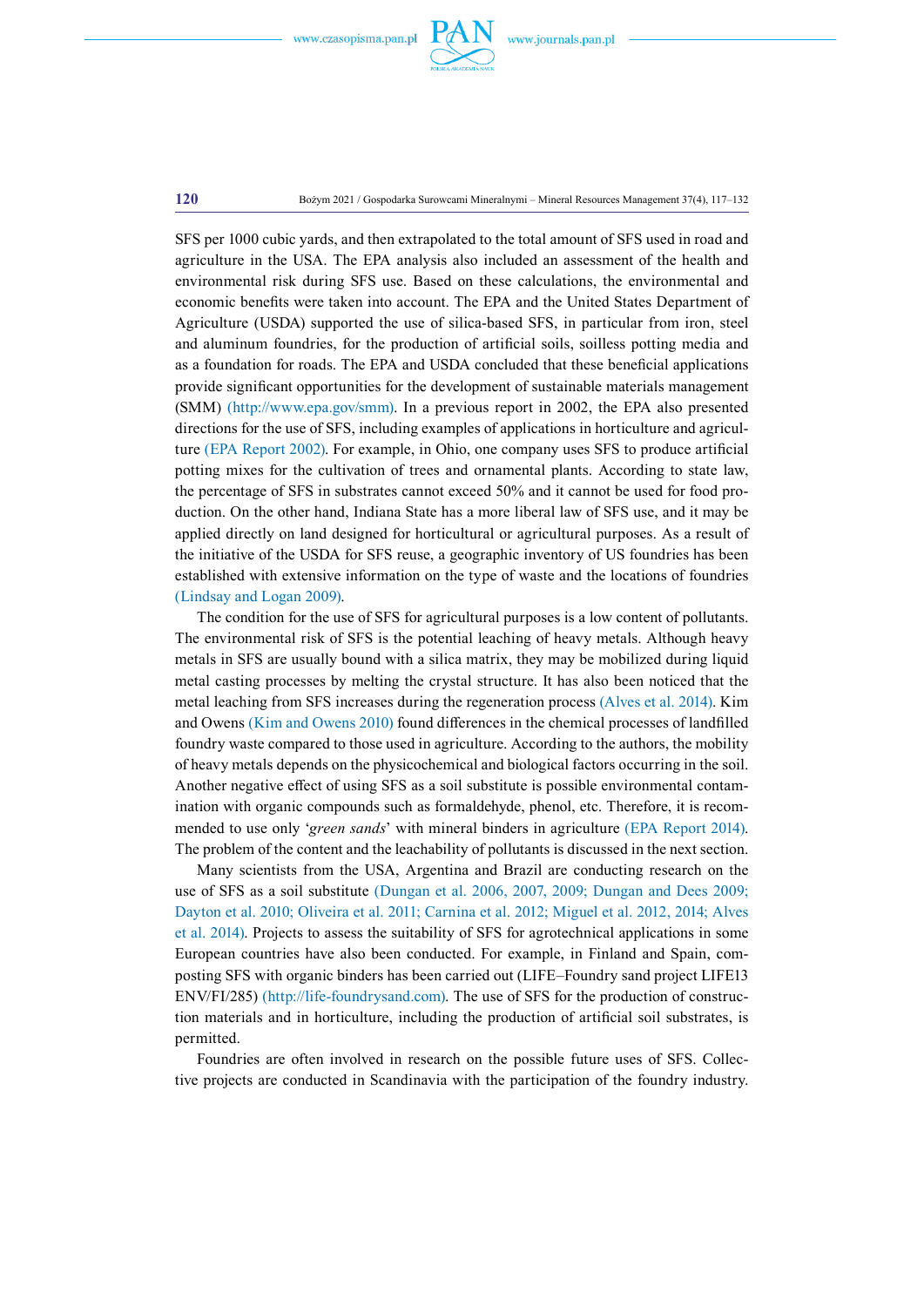

Bożym 2021 / Gospodarka Surowcami Mineralnymi – Mineral Resources Management 37(4), 117–132 **121**

Carlsson and Nayström (2016) described two projects performed in Sweden. The first, ENVIROMAN, assessed the sealing properties of SFS containing bentonite. The aim of another project, called KASKAD, was to evaluate the suitability of SFS with organic binders for composting. Additionally, the aim of the research was to determine the degree of reduction of organic pollutants during the process. It was found that in the final product, SFS is a structural component and can only be used for the production of soil substrates if the content of heavy metals is low (Carlsson and Nayström 2016).

# **1. Toxicity assessment of foundry waste**

The first step in assessing the toxicity of foundry waste is the analysis of the composition and content of pollutants and their leachability. In some cases, the content of heavy metals may be high in SFS as a result of the contact of the foundry sands with the liquid metal

Table 4. Content of heavy metals and metalloids (mg/kg DM) in waste from iron and steel foundries

| Tabela 4. Zawartość metali ciężkich i metaloidów [mg/kg sm] w odpadach odlewniczych z odlewni żelaza i stali |  |
|--------------------------------------------------------------------------------------------------------------|--|
|--------------------------------------------------------------------------------------------------------------|--|

| Metal/loid         | Alves et al.<br>(2014) | <b>EPA</b> Report<br>2014 | Dayton et al.<br>(2010)   | Miguel et al.<br>(2012)          | Bożym (2020); Bożym and<br>Klojzy-Karczmarczyk (2021) |
|--------------------|------------------------|---------------------------|---------------------------|----------------------------------|-------------------------------------------------------|
| Type of<br>foundry | iron                   | iron, steel,<br>aluminum  | iron, steel,<br>aluminum, | iron, steel,<br>aluminum, bronze | iron                                                  |
| Cd                 | < 1.3                  | 0.05                      | $< 0.04 - 0.36$           | $< 0.2 - 0.97$                   | < 0.2                                                 |
| Pb                 | $<2 - 6.7$             | 3.74                      | $<1 - 22.9$               | $<$ 4.2-647                      | $33 \pm 13$                                           |
| Cu                 | $<2 - 32.4$            | 6.22                      | $< 0.5 - 137$             | $< 0.5 - 303$                    | $78 + 56$                                             |
| Zn                 | $5.8 - 64.3$           | 5.00                      | $<10-245$                 | $6.1 - 171$                      | 98±24                                                 |
| Ni                 | $<2-9.2$               | 3.46                      | $1.11 - 117$              | $41 - 260$                       | $63 + 27$                                             |
| Cr                 | $<2 - 40.9$            |                           | $< 0.5 - 115$             | 297-931                          | 118±48                                                |
| Fe                 | 475-27,081             | 4,260                     | 1,280-64,400              | 4,769-18,217                     | $14.1 \pm 1.0*$                                       |
| Mn                 | $22 - 401$             | 54.4                      | 5.56-707                  | $34.2 - 202$                     | $3.38 \pm 0.57*$                                      |
| As                 | $\leq$ 2               | 1.05                      | $0.126 - 7.79$            |                                  | $0.24 \pm 0.07$                                       |
| Se                 | < 1.5                  | 0.20                      | $< 0.4 - 0.438$           |                                  | $0.10 \pm 0.00$                                       |
| Sb                 | $<1.3 - 5.5$           | 0.17                      |                           | $<$ 3.2–439                      | $1.16 \pm 0.32$                                       |
| Hg                 | < 0.2                  | $\overline{\phantom{0}}$  |                           |                                  | $0.023 - 0.031$                                       |
| Co                 | $\approx$ 2            | 0.88                      | $< 0.5 - 6.62$            | $< 0.7 - 77.7$                   | $17 + 7$                                              |
| Mo                 | < 2.7                  | 0.50                      | $<1 - 22.9$               | $0.99 - 20.8$                    | $27\pm 10$                                            |

 $* - (\frac{9}{6})$ .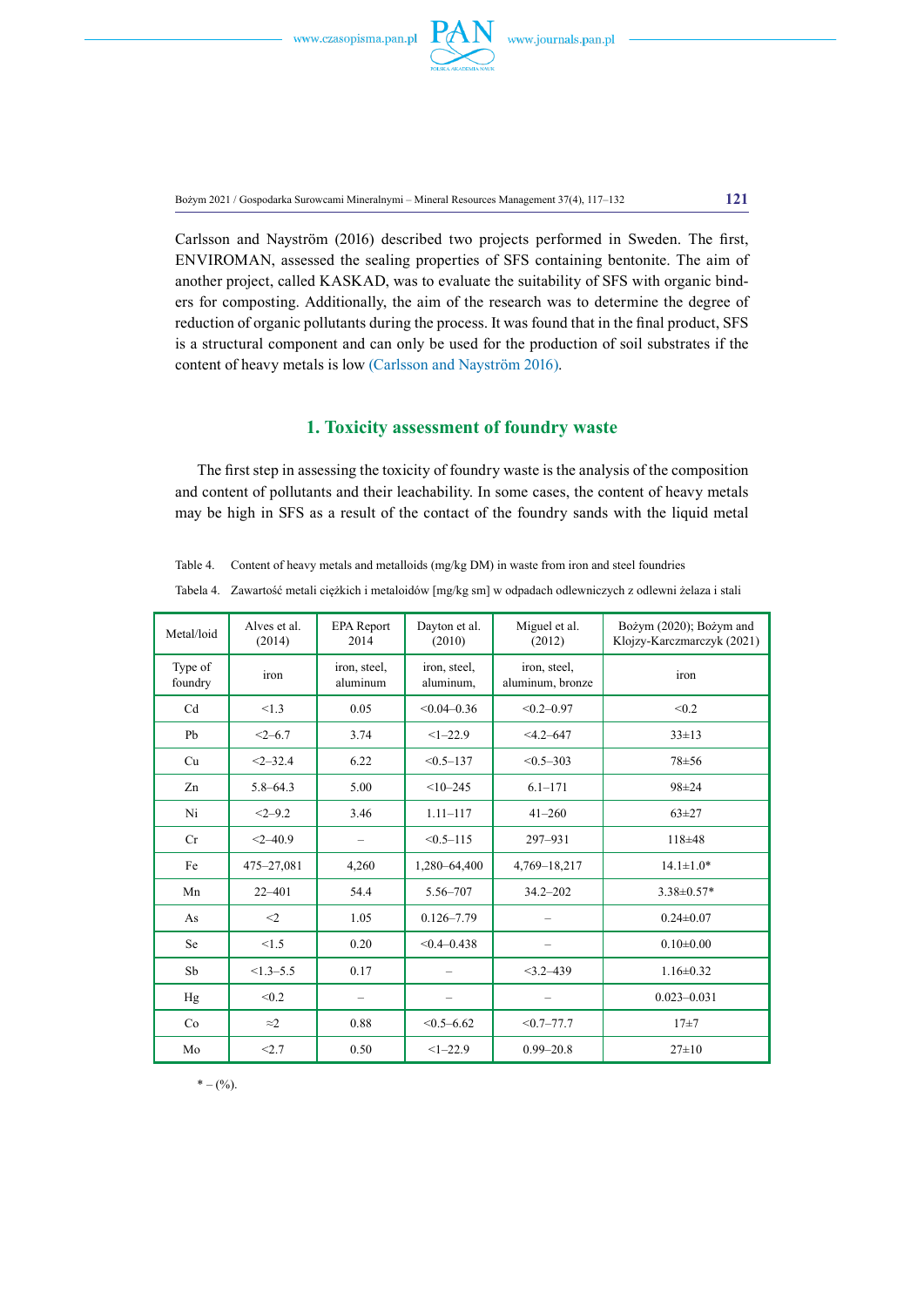

**122** Bożym 2021 / Gospodarka Surowcami Mineralnymi – Mineral Resources Management 37(4), 117–132

(Alves et al. 2014). However, Dungan and Dees (Dungan and Dees 2009) found that the content of heavy metals in the tested SFS from iron and steel foundries was lower than in the local soils. Some heavy metals, such as mercury, are not analyzed in SFS due to its low content (Bożym and Klojzy-Karczmarczyk 2020, 2021); much higher contents of mercury could be found in other mineral wastes (Klojzy-Karczmarczyk et al. 2021).

An important indicator of SFS toxicity is the leaching of heavy metals. The leachability of metals from SFS is influenced by the cast metal composition (iron, steel, copper, zinc, aluminum foundries), type of binder, pH and the number of regenerations (Ji et al. 2001). Another factor that increases the leaching of metals from industrial landfill waste (Kicińska 2021), including SFS, is the weather conditions (Carnina et al. 2012). Therefore, various tests simulating natural conditions are used to assess the leachability of metals from foundry waste (Bożym 2017). Usually, the leachability of heavy metals from SFS with water is low, which may indicate no groundwater pollution during its landfilling or agricultural use (Siddique et al. 2010; Bożym 2017, 2019, 2020). Alves et al. (Alves et al. 2014) found that SFS have no negative impact on groundwater. The authors tested '*green sands*' and SFS with organic binders from ten iron foundries in Brazil. They found that the heavy metals in SFS were strongly bound to the matrix and its leaching depended on the particle size and

| Metal/loid | Deng<br>$(2009)*$ | Naik et al.<br>$(2001)*$ | Bożym<br>(2017) | Bożym<br>(2020) | Limit for landfill<br>inert waste ** |
|------------|-------------------|--------------------------|-----------------|-----------------|--------------------------------------|
| Cd         | 0.006             | 0.004                    | < 0.05          | < 0.05          | 0.04                                 |
| Pb         | 0.16              | 0.3                      | < 0.5           | < 0.5           | 0.5                                  |
| Cu         | 1.74              |                          | < 0.5           | 0.6             | 2.0                                  |
| Zn         | 3.54              | 0.6                      | < 0.5           | 0.5             | 4.0                                  |
| Ni         | 0.12              |                          | < 0.5           | 0.2             | 0.4                                  |
| Cr         | 0.014             | 0.22                     | < 0.5           | 0.3             | 0.5                                  |
| Fe         | 24.9              | 18.6                     |                 | 0.5             | not limited                          |
| Mn         | 1.22              | 0.2                      |                 | 0.6             | not limited                          |
| As         | 0.06              | 0.02                     |                 | 0.03            | 0.5                                  |
| Se         | 0.04              | < 0.02                   |                 | < 0.01          | 0.1                                  |
| Sb         |                   |                          |                 | < 0.1           | 0.06                                 |

Table 5. Leachability of heavy metals and metalloids from SFS (mg/kg DM)

Tabela 5. Wymywalność metali ciężkich i metaloidów z SFS (mg/kg sm)

\*\* Compared with the legal requirements for waste landfilling.

The results obtained by Naik et al. (2001) and Deng (2009) in mg/dm<sup>3</sup> are converted to mg/kg DM; the analysis was performed using the ASTM method (18 h, L/S, 20/1).

\*\* According to Journal of Law (2015).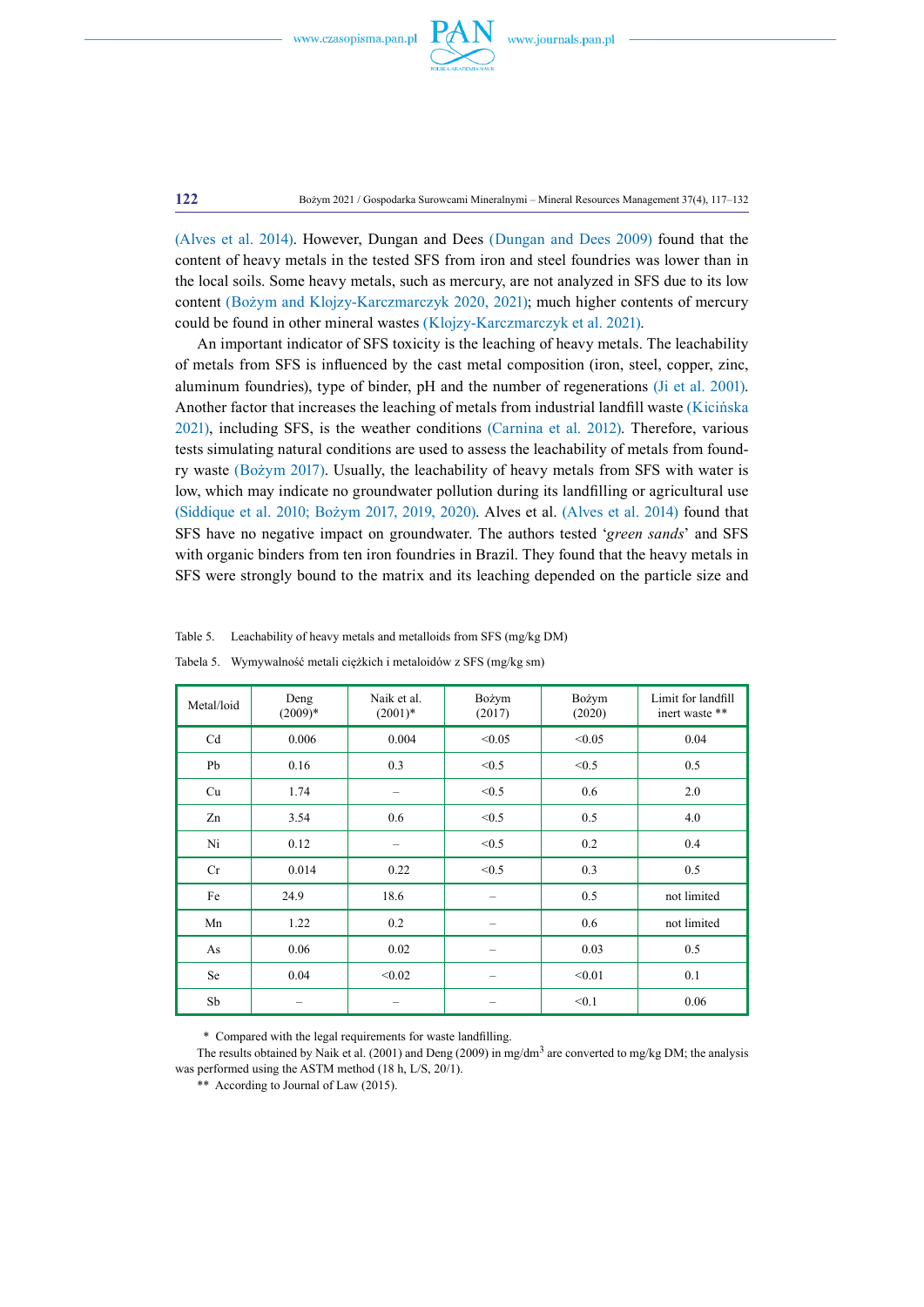

Bożym 2021 / Gospodarka Surowcami Mineralnymi – Mineral Resources Management 37(4), 117–132 **123**

intensity of rainfall. Many authors have stated that the use of stronger eluents (inorganic and organic acids) increases the leaching of heavy metals from foundry waste (Siddique et al. 2010; Bożym 2017, 2019). An example of the heavy metal contents of SFS-based foundry waste is shown in Table 4, and their leachability is presented in Table 5.

To summarize, it may be concluded that the content of heavy metals in SFS depends on:

- $\bullet$  the type of casting metal, e.g. a higher Cu content in the SFS from brass and bronze foundries was found (Ji et al. 2001; Dungan 2008; Alves et al. 2012; Miguel et al. 2012; Sorvari and Wahlstrom 2014; Díaz Pace et al. 2017);
- the type of binder, e.g. a lower metal content was found in bentonite-based '*green sands*' than in SFS containing other binders (Alves et al. 2014; EPA Report 2014);
- the type of organic binder, e.g. increased Co and Pb contents were found in SFS with urethane-alkyd binders, which was related to their presence in hardeners (Miguel et al. 2012; Díaz Pace et al. 2017);
- the type of foundry sand this only applies to the total content of metals bound to the matrix, i.e. the crystal structure of the sand. These metals do not pose a risk to the environment (Kim and Owens 2010; Alves et al. 2012; Miguel et al. 2012). The exception is crushed chromite sands with a high content of Cr and olivine sands with a high content of some heavy metals (Dungan 2008);
- the sources of moulding sands, e.g. a higher content of heavy metals was found in regenerated SFS (Alves et al. 2012);
- the SFS contamination by foundry dust (Salihoglu and Pinarli 2008; Bożym 2020).

Other inorganic pollutants such as chlorides, fluorides, sulphates, etc., and organic toxins may be also leached from foundry waste (Bożym 2020). Figure 1 shows the content of



Fig. 1. Water leachability of phenol and formaldehyde from various foundry wastes (Ji et al. 2001; Bożym 2020) GS – green sands, FAS – furan/acid sands, PES – phenolic/ester sands, SS – silicate sands, LFW – landfill foundry sands

Rys. 1. Wymywalność przy wykorzystaniu wody, fenolu i formaldehydu z różnych odpadów odlewniczych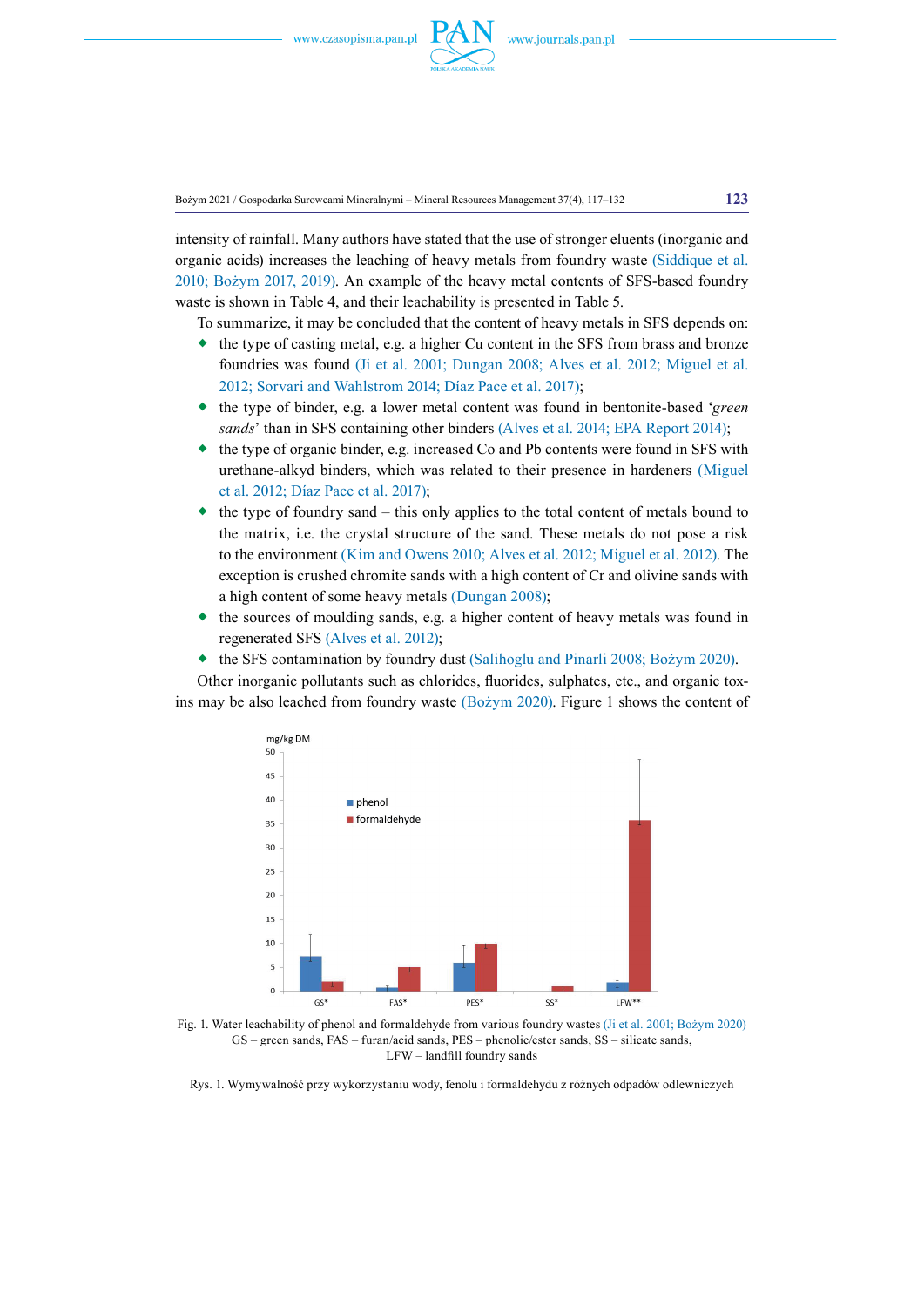

**124** Bożym 2021 / Gospodarka Surowcami Mineralnymi – Mineral Resources Management 37(4), 117–132

phenol and formaldehyde in the leachate from foundry wastes containing different organic binders than pure silicate sands (SS). Polish legislation regulates the phenol content in the leachate from inert landfill waste; the limit is 1 mg/kg DM (basic test, 1/10, S/L) (Journal of Laws 2015). In Poland, the content of formaldehyde in leachate from landfillwaste is not limited. Formaldehyde is more toxic and harder to oxidize in the environment than phenol. Its content in leachate from foundry waste should therefore also be controlled.

To assess the toxicity of waste, biotests using selected organisms, for example, soil micro-organisms or plants, may be carried out. In the next section, some examples of biotoxicity studies and evaluations of the use of foundry waste in agriculture and horticulture are presented.

# **2. Assessment of biotoxicity and the use of foundry waste in agriculture**

SFS biotoxicity studies can be conducted using soil microorganisms. Dungan et al. (Dungan et al. 2006) analyzed microbial activity on soil on the basis of the dehydrogenase activity (DHA) index over a period of twelve weeks with the addition of 10, 30 and 50% SFS (i.e. '*green sands*'), SFS with phenol–formaldehyde, phenol–urethane and furfuryl alcohol binders from iron, aluminum and copper foundries. The authors found that the DHA was highest in the substrate with 10% SFS, and lowest with 50% SFS. The authors explained this phenomenon as being due to the dilution of the soil mass by SFS, and thus causing a reduction of the DHA. However, unclear results were obtained for the mixture with pure quartz sand. The authors found the highest decrease in DHA for SFS from copper smelters. Due to the high content of heavy metals in these SFS, it is impossible to use them for agricultural purposes. The authors found a higher DHA for the soil containing SFS with organic binders than with bentonite. They suggested that the microorganisms in the soil may have been using the organic binders as a carbon source. The authors concluded that the presence of toxic substances in these binders, such as phenol, formaldehyde and furfuryl alcohol, may prevent the use of these sands in agriculture. Similar studies were conducted by Zhang et al. (Zhang et al. 2014) on the DHA in synthetic soils with 10, 30 and 50% SFS from steel, iron and aluminum foundries. The authors also concluded that the ecotoxicity of SFS was closely related to the content of metals and organic pollutants. They found an increased variety of bacterial species in substrates without plants (ryegrass) due to the influence of the rhizosphere of higher plants and a reduction in the amount of nutrients available to the bacteria. However, they found no significant differences in the diversity of microorganisms in the substrates of the soil with silica sand and SFS. Bastian and Alleman (Bastian and Alleman 1998) tested the toxicity of thirteen types of SFS to *Vibrio fischeri* using the Microtox™ biotest. The authors found that most of the substrates did not reduce the amount and growth of bacteria. In another study, Dungan and Dees (Dungan and Dees 2007) used earthworms to assess the toxicity of artificial soil containing 50% SFS. The substrates were not toxic to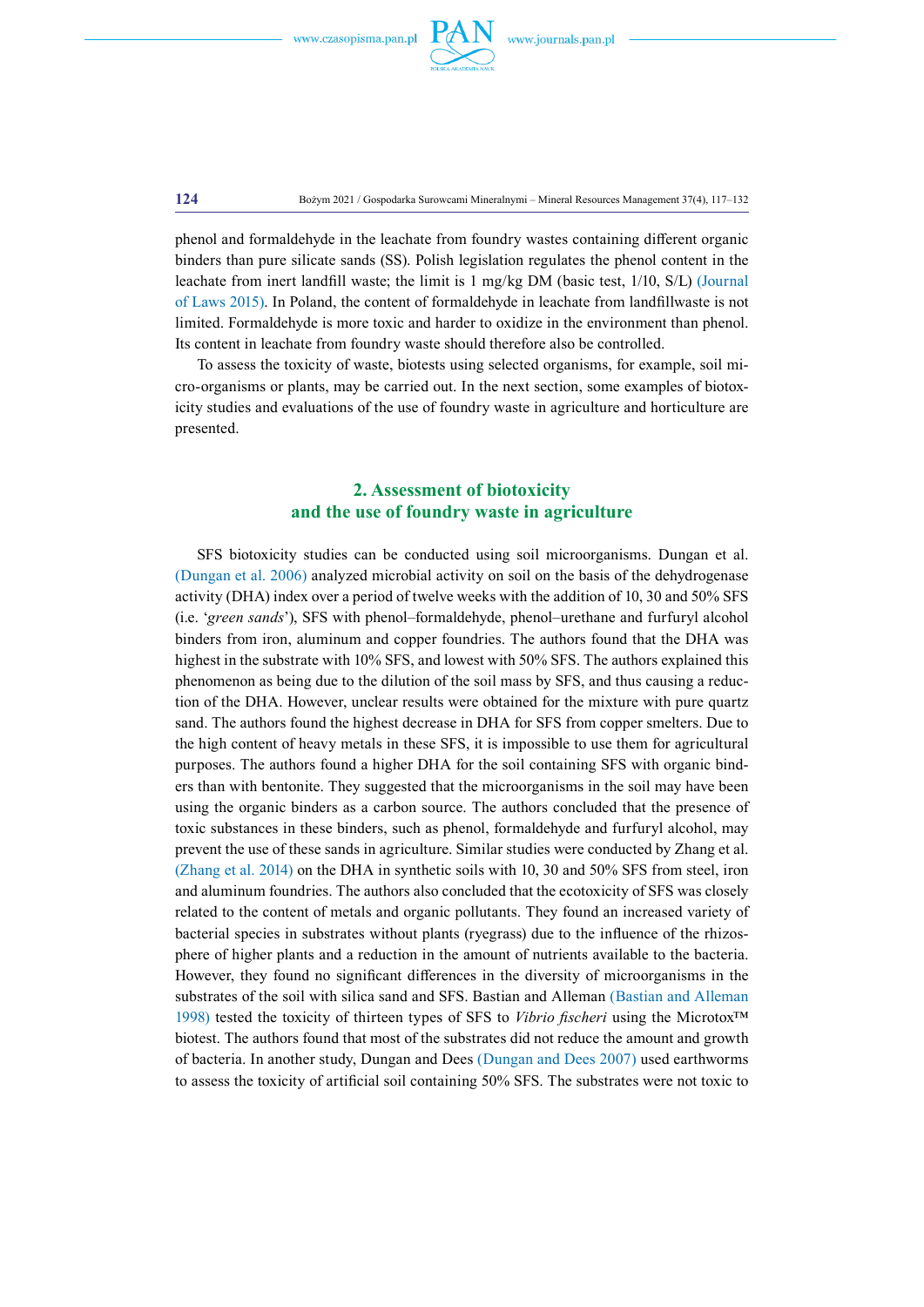

Bożym 2021 / Gospodarka Surowcami Mineralnymi – Mineral Resources Management 37(4), 117–132 **125**

earthworms, with the exception of SFS from copper smelters due to their high contamination with Cu, Pb and Zn.

Phytotoxicity tests are the most popular of all biotests. Benzel (Benzel 1998) analyzed the growth of a few species of plants on mixtures of SFS with paper sludge or garden waste compost. The author concluded that SFS had no toxic effect on plants. Dungan and Dees (Dungan and Dees 2007) evaluated the bioavailability of heavy metals to plants (spinach, radish, and perennial ryegrass) in a pot experiment with 50% SFS from aluminum, iron and steel foundries. Despite some differences in the degree of the accumulation of metals, which was associated with the plant species, no excessive accumulation of metals was found in the plants, except for Ni, Pb, and Mo in spinach and ryegrass. By contrast, Dunkelberger and Regan (Dunkelberger and Regan 1997) investigated the effect of SFS-based soil substrates on the growth of three plant species (geranium transplants, juniper, and forsythia). The composition of the substrate was 60% soil, 30% SFS and 10% compost. The biomass of the plants from the tested mixture was higher than the soil without additives.

McCoy (McCoy 1998) conducted laboratory and greenhouse experiments to determine the optimal composition of SFS-based substrates for growing grasses. The author used two types of SFS mixed with peat and sand. He found that soil mixtures applied to grasslands may improve the soil's properties by reducing the bulk density and increasing cation exchange, water availability and the porosity and permeability of the substrates. The authors obtained the optimal composition of the mixtures by adding peat as an organic substance source and the appropriate permeability by adding SFS. The optimal results that he obtained were for substrates with a low percentage of soil or no soil at all.

Royle et al. (Royle et al. 2000) examined the biological remediation of landfill using grass grown on a mixture of gypsum, clay, SFS, green waste compost, sewage sludge, peat and compost. The authors stated that the addition of gypsum from the production of phosphoric acid caused an increased content of phosphorus, sulphates and fluorides in the mixtures. In addition, the authors found that the addition of inorganic materials in the form of gypsum and SFS may have a negative impact on plants and increased environmental risk. Logan and Linsey (Logan and Linsey 2001) investigated the risk of contaminants from SFS entering the food chain. The research was carried out on plots with different proportions of SFS, soil, green waste compost and manure. Vegetables and ornamental plants were sown on the plots. After two years of research, it was found that the germination of plants was higher on the substrate with SFS than on the loamy soil due to the its lighter structure. The authors found that the salt concentration in the substrate solution was similar in all samples, and the initial alkaline reaction of the SFS did not negatively affect the plants. The pH decreased to neutral after two years of the experiment.

Dayton et al. (Dayton et al. 2010) investigated the growth of lettuce on a substrate containing 50% SFS and clay soil. The authors tested thirty-nine types of SFS from eleven iron, steel and aluminum foundries in the US. They concluded that most of the tested SFS may be used as soil substrates due to the structure and metal content that is similar to soils. Additionally, they found a low percentage of leached forms of metals in SFS and no negative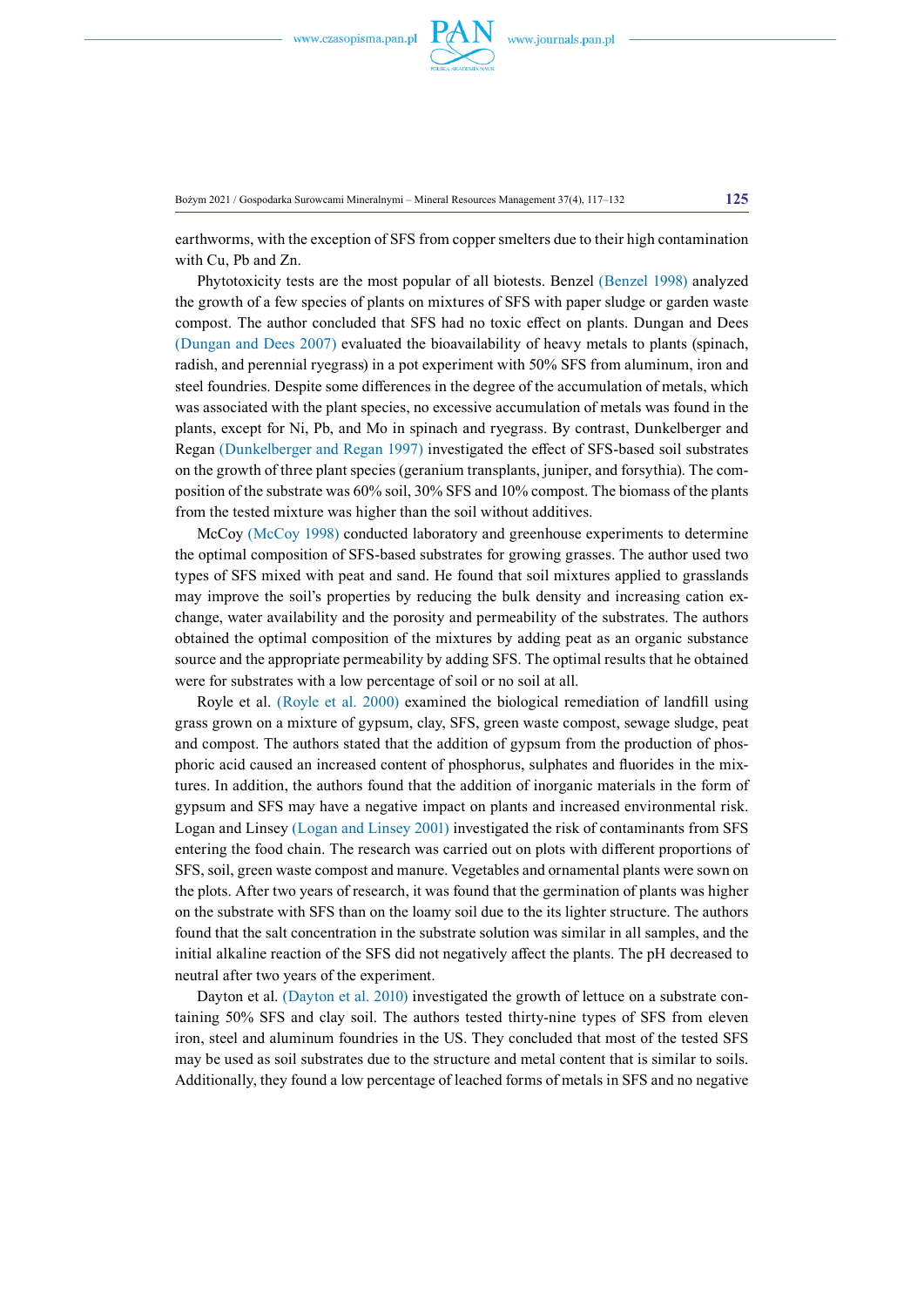

**126** Bożym 2021 / Gospodarka Surowcami Mineralnymi – Mineral Resources Management 37(4), 117–132

effect on plant germination. Similar results were obtained in my own research on landfilled foundry wastes containing >50% SFS. The stimulating effect of leachate from landfilled foundry waste on germination and biomass of *Lepidium sativum* was confirmed (Bożym 2020). However, in the same tests, foundry dusts were phytotoxic. This effect was related to the high leachability of heavy metals and the wide pH range of the dust samples (from 5.1 to 8.2).

# **3. Other agricultural applications SFS**

An additional use of SFS is the production of Technosols, due to their similar physical properties and mineral composition to natural soils. Technosola can contain a mixture of SFS, sewage sludge, agri-food industry waste, fly ash, gypsum, dolomite, clay, and metallurgical slags (Camps Arbestain et al. 2008; Yao et al. 2009). SFS is used as a structural material in Technosols. The use of Technosols to reduce phosphorus availability, eliminate pathogens, reduce the availability of heavy metals and fertilise natural soils have been described in the literature (Camps Arbestain et al. 2008).

Technosols belong to the group of new artificial soils and their properties and pedogenesis are dominated by their technical origin and include artificial soil made from human activities waste. Technosols are included in the new Reference Soil Group, classified by the World Reference Base for Soil Resources (Camps Arbestain et al. 2008). One of the conditions of the production of Technosols is knowledge about their origin and the composition of the raw materials. The percentage of each component is selected according to the required composition of the final product. A Technosol produced from waste should perform the main functions of soil, as defined in EC-COM 231/2006 (EU 2006). The assessed parameters of Technosols are particle size, porosity, water retention capacity, appropriate mineralogical and biogeochemical conditions (reactive surface, acid-base and redox properties), content of nutrients and organic carbon in a stable form, appropriate biological environment (soil microorganisms) and low content of contaminants.

Chemical and biological tests are usually used to assess the toxicity of a Technosol. However, Camps Arbestain et al. (2008) concluded that these tests are not sufficient to assess the environmental risk of Technosols. The authors suggest that research should focus on understanding the geochemistry of each of the environmental elements and changes over time in order to predict the environmental impact of Technosols. By contrast, Yao et al. (Yao et al. 2009) suggest that in addition to testing the contaminants content and toxicity of Technosols, their buffer capacity should be tested. The authors noted that consolidating the components of Technosols is time consuming. Usually, Technosols are not stabilized after mixing the ingredients, which may have an impact on the environment due to the instability of the organic matter and organic carbon (Camps Arbestain et al. 2009).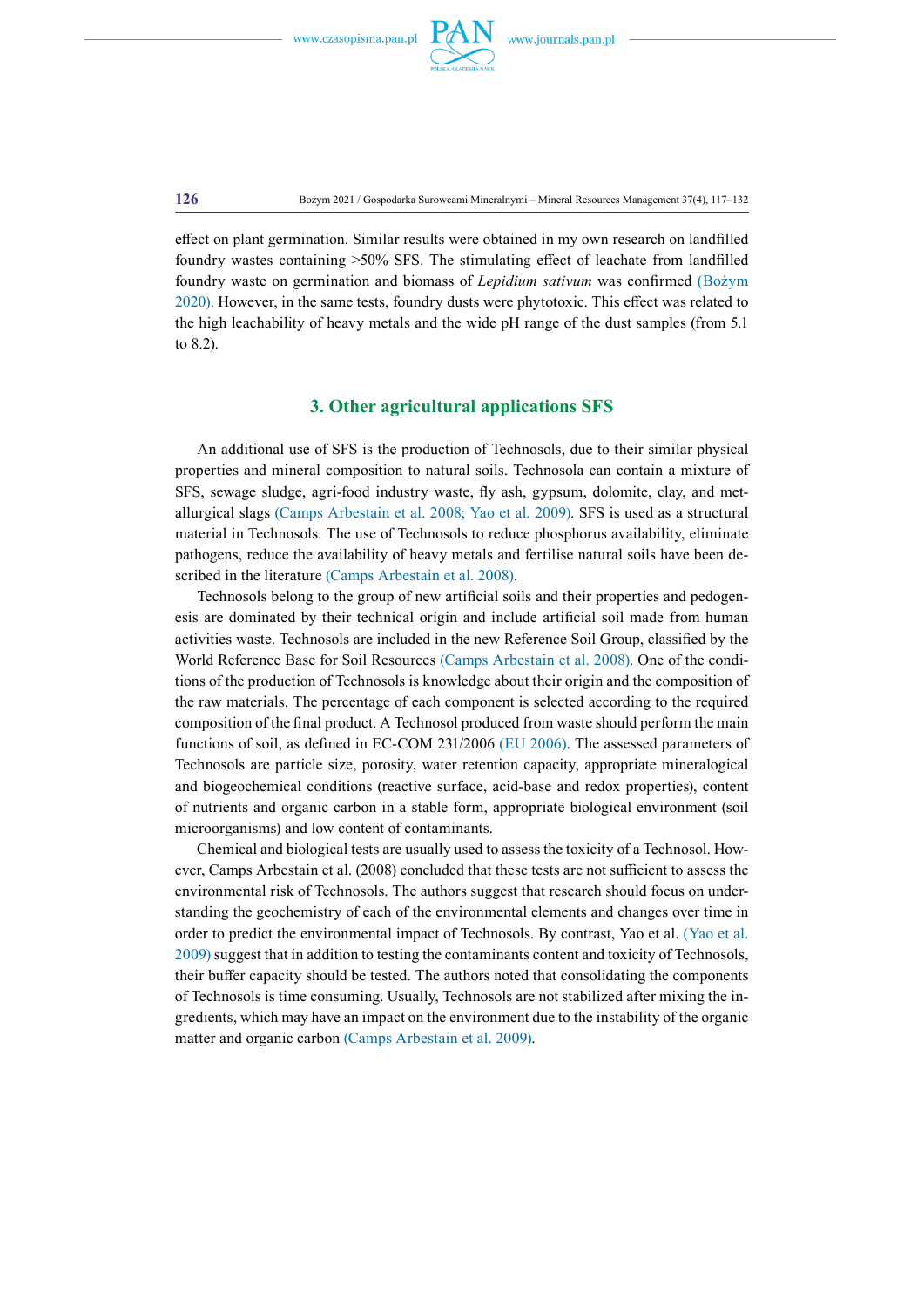

Bożym 2021 / Gospodarka Surowcami Mineralnymi – Mineral Resources Management 37(4), 117–132 **127**

# **Conclusions**

The advantages of using SFS in agricultural engineering include grain composition and physical properties similar to soil, including high permeability and low leaching of heavy metals. The disadvantages are the presence of organic pollutants such as formaldehyde that can be leached into the environment, the low proportion of organic matter and macronutrients that requires supplementing and the content of toxic heavy metals in the SFS from non-ferrous metal foundries. Therefore, it is recommended to use only SFS from iron foundries containing mineral binders in agrotechnics.

As SFS have physicochemical properties similar to soil, they are an attractive material for use as artificial potting soil, soilless substrate and artificial soil (Technosol). According to the abovementioned EPA Report (EPA Report 2014), the contamination distribution in the silica-based SFS from iron, steel and aluminum foundries is very similar to the background in native soils. The presence of manganese and iron and the neutral pH of the SFS suggest that soil-related applications probably reduce the mobility, bioavailability and toxicity of the metallic components in SFS. Extensive research by many scientists from the USA, Brazil, Argentina and EU countries indicates the possibility of using foundry waste in agriculture, especially SFS from iron, steel and aluminum foundries. The EPA Report (2014) stated that the SFS probably do not have a negative impact on human health and the tested ecological indicators. The EPA analysis considered the concentration of metals and other components in the SFS and used highly conservative screening techniques and risk-control models. Despite EPA recommendations, the use of SFS in Europe for agricultural purposes is marginal and rather experimental. Important issues in assessing the use of foundry waste is the content of contaminants such as heavy metals and their leaching and also biotoxicity. I recommend conducting research on the leaching of formaldehyde from SFS used for agrotechnical purposes. The use of SFS and other foundry wastes for non-industrial purposes should be preceded by extensive research to prove the lack of any negative impact on the environment and human health.

*This study was supported by Opole University of Technology from funds for statutory research.*

## **References**

- Alves et al. 2014 Alves, B.S.Q., Dungan, R.S., Carnin, R.L.P., Galvez, R. and de Carvalho Pinto, C.R.S. 2014. Metals in waste foundry sands and an evaluation of their leaching and transport to groundwater. *Water Air and Soil Pollution* 225, pp. 1–11. DOI: [10.1007/s11270-014-1963-4.](http://doi.org/10.1007/s11270-014-1963-4)
- Bastian, K.C. and Alleman, J.E. 1998. Microtox characterization of foundry sand residuals. *Waste Management* 18, pp. 227–234.

Benzel, T. 1998. Topsoil replacements: foundry sand & papermill sludge recycling. [In:] Lindsay B.J. and Logan T.J. 2005. Agricultural Reuse of Foundry Sand. Review. *Journal of Residuals Science & Technology* 2(1), pp. 3–12.

Bożym, M. 2017. The study of heavy metals leaching from waste foundry sands using a one–step extraction. *E3S Web of Conferences* 19, pp. 1–6. DOI: [10.1051/e3sconf/20171902018](https://doi.org/10.1051/e3sconf/20171902018).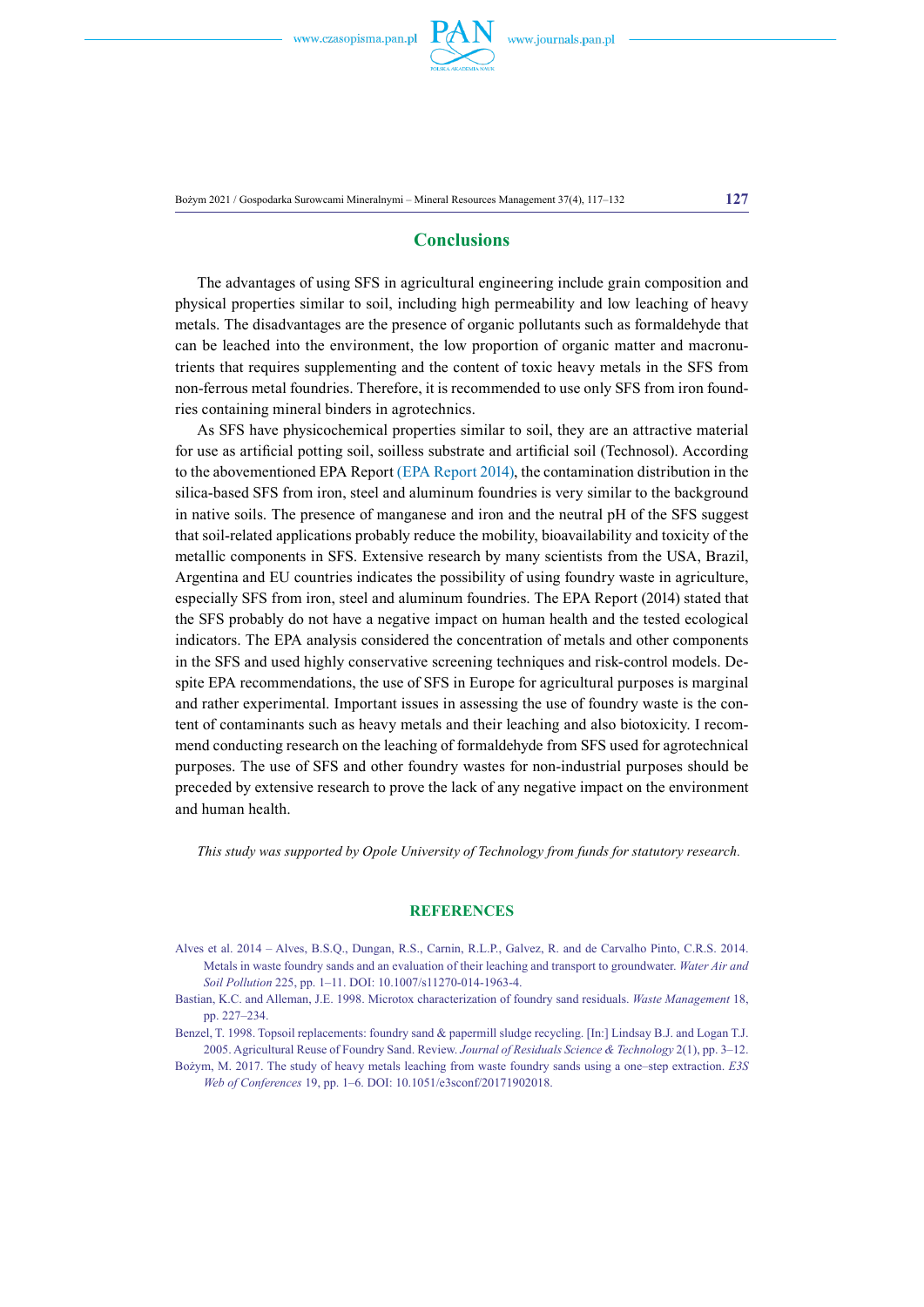

**128** Bożym 2021 / Gospodarka Surowcami Mineralnymi – Mineral Resources Management 37(4), 117–132

- Bożym, M. 2018. Alternative directions for the use of foundry waste, especially for energy management (*Alternatywne kierunki wykorzystania odpadów odlewniczych ze szczególnym uwzględnieniem energetycznego zagospodarowania*). *Zeszyty Naukowe Instytutu Gospodarki Surowcami Mineralnymi i Energią Polskiej Akademii Nauk* nr 105, pp. 197–212. DOI: [10.24425/124358](https://doi.org/10.24425/124358) (*in Polish*).
- Bożym, M. 2019. Assessment of leaching of heavy metals from the landfilled foundry waste during exploitation of the heaps. *Polish Journal Environmental Studies* 28(6), pp. 4117–4126. DOI: [10.15244/pjoes/99240.](https://doi.org/10.15244/pjoes/99240)
- Bożym, M. 2020. Assessment of phytotoxicity of leachates from landfilled waste and dust from foundry, *Ecotoxicology*. DOI: [10.1007/s10646-020-02197-1.](https://doi.org/10.1007/s10646%E2%80%93020%E2%80%9302197%E2%80%931)
- Bożym, M. and Klojzy-Karczmarczyk, B. 2020. The content of heavy metals in foundry dusts as one of the criteria for assessing their economic reuse, *Gospodarka surowcami mineralnymi – Mineral Resources Management*, 36(3), pp. 111–126. DOI: [/10.24425/gsm.2020.133937](https://doi.org/10.24425/gsm.2020.133937).
- Bożym, M. and Klojzy-Karczmarczyk, B. 2021. Assessment of the mercury contamination of landfilled and recovered foundry waste – a case study. *Open Chemistry* 19, pp. 462–470. DOI: [10.1515/chem-2021-0043.](https://doi.org/10.1515/chem-2021-0043)
- Camps Arbestain et al. 2008 Camps Arbestain, M., Madinabeitia, Z., Anza Hortala, M., Macias-Garcia, F., Virgel, S. and Macias, F. 2008. Extractability and leachability of heavy metals in Technosols prepared from mixtures of unconsolidated wastes. *Waste Management* 28, pp. 2653–2666.
- Carlsson, R. and Nayström P. 2016. Solid waste. Sand re–use from Swedish Metal Casting. *Procedia Environmental Sciences* 35, pp. 624 – 628.
- Carnina et al. 2012 Carnina, R.L.P, Folgueras, M.V., Luvizão, R.R., Correia, S.L., da Cunhac, C.J. and Dungan, R.S. 2012. Use of an integrated approach to characterize the physicochemical properties of foundry green sands. *Thermochimica Acta* 543, pp. 150–155.
- Dayton et al. 2010 Dayton, E.A., Whitacre, S.D., Dungan, R.S. and Basta, N.T. 2010. Characterization of physical and chemical properties of spent foundry sands pertinent to beneficial use in manufactured soils. *Plant and Soil* 329, pp. 27–33. DOI: [10.1007/s11104-009-0120-0](https://doi.org/10.1007/s11104-009-0120-0).
- Deng, A. 2009. Contaminants in waste foundry sand and its leachate. *Internatinal Jounal of Environment and Pollution* 38(4), pp.425 – 443. DOI: [10.1504/IJEP.2009.027274.](https://doi.org/10.1504/IJEP.2009.027274)
- Díaz Pace et al. 2017 Díaz Pace, D.M., Miguel R.E., Di Rocco, H.O., Anabitarte García, F., Pardini, L., Legnaioli, S., Lorenzetti, G. and Palleschi, V. 2017. Quantitative analysis of metals in waste foundry sands by calibration free–laser induced breakdown spectroscopy. *Spectrochimica Acta Part B* 131, pp. 58–65.
- Dungan et al. 2006 Dungan, R.S., Kukier, U. and Lee, B. 2006. Blending foundry sands with soil: Effect on dehydrogenase activity. *Science* of the *Total Environment* 357, pp. 221– 230. DOI: [10.1016/j.scitote](https://doi.org/10.1016/j.scitotenv.2005.04.032)[nv.2005.04.032.](https://doi.org/10.1016/j.scitotenv.2005.04.032)
- Dungan et al. 2007 Dungan, R.S., Lee, B.D., Shouse, P. and De Koff, J.P. 2007. Saturated hydraulic conductivity of soils blended with waste foundry sands. *Soil Science* 10, pp.751–758.
- Dungan et al. 2009 Dungan, R.S., Kim, J.S., Weon, H.Y. and Leytem, A.B. 2009. The characterization and composition of bacterial communities in soils blended with spent foundry sand. *Annals of Microbiology* 59(2), pp. 239–246. DOI: [10.1007/BF03178323.](https://doi.org/10.1007/BF03178323)
- Dungan, R.S. 2008. The Characterization of trace metals and organics in spent foundry sands over a one–year period. *Journal of Residuals Science & Technology* 5(3), pp. 111–125.
- Dungan, R.S. and Dees, N.H. 2009. The characterization of total and leachable metals in foundry molding sands. *Journal of Environmental Management* 90, pp. 539–548. DOI: [10.1016/j.jenvman.2007.12.004.](https://doi.org/10.1016/j.jenvman.2007.12.004)
- Dungan, R.S. and Dees, N.H. 2007. Use of spinach, radish, and perennial ryegrass to assess the availability of metals in waste foundry sands. *Water Air Soil Pollution* 183, pp. 213–223. DOI: [10.1007/s11270-007-9370-8](https://doi.org/10.1007/s11270-007-9370-8).
- Dunkelberger, J.A. and Regan Sr. R.W. 1997. Evaluation of spent foundry sand as a growing mix amendment: potential beneficial use option. *Transactions American foundrymen's Society* 105, pp. 305–316.
- EPA Report 2002 Beneficial reuse of foundry sand: a review of state practices and regulations. Sector Strategies Division. Office of Policy, Economics, and Innovation. U.S. Environmental Protection Agency. Washington, DC. December 2002. [Online:] <https://nepis.epa.gov/>[Accessed: 2021-07-20].
- EPA Report 2014 Risk assessment of spent foundry sands in soil–related applications. evaluating silica–based spent foundry sand from iron, steel, and aluminum foundries. EPA-530-R-14-003. October 2014. [Online:] <https://www.epa.gov/>[Accessed: 2021-07-20].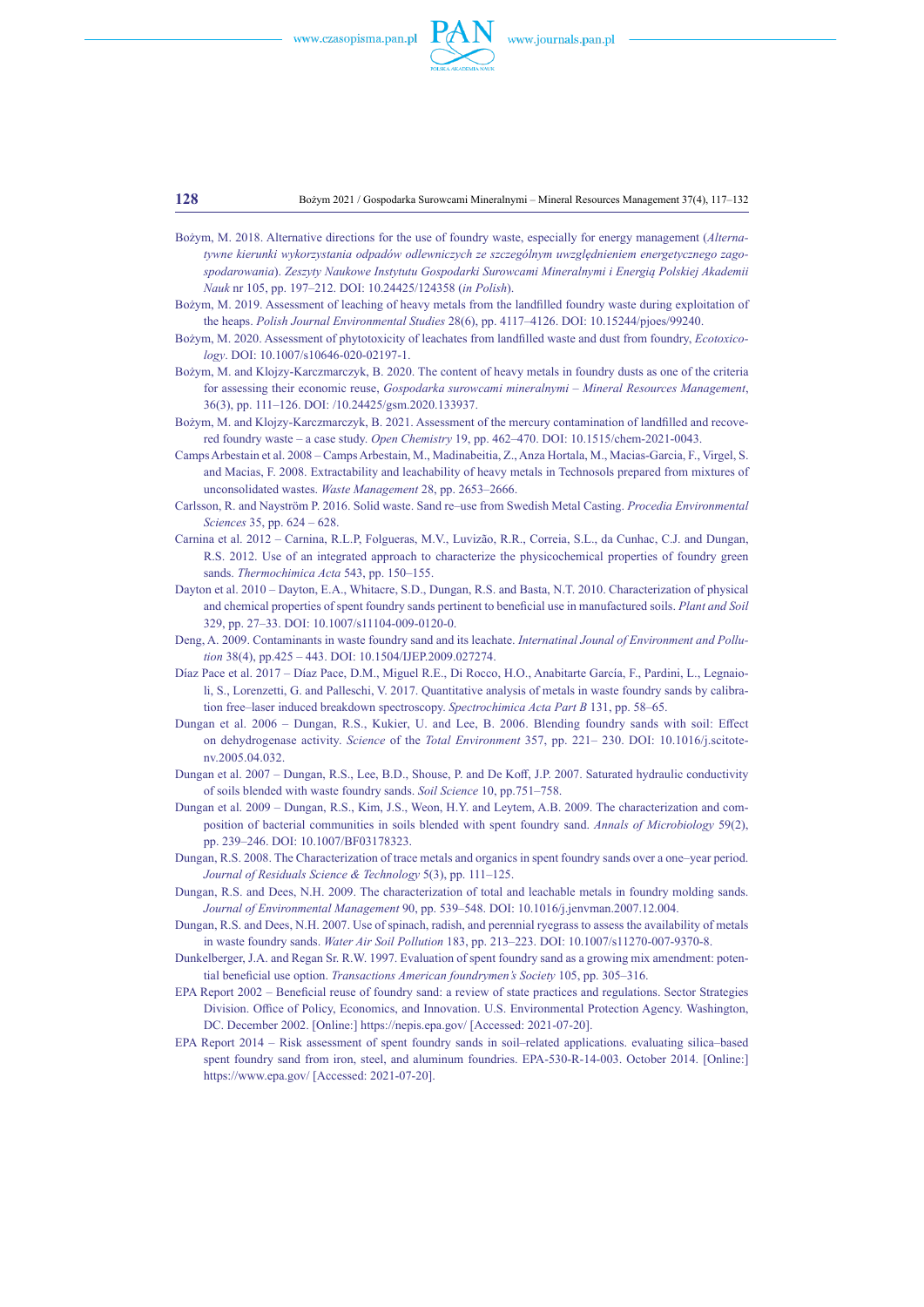

#### Bożym 2021 / Gospodarka Surowcami Mineralnymi – Mineral Resources Management 37(4), 117–132 **129**

- EU 2006 Communication from the Commission to the Council, the European Parliament, the Economic and Social Committee and the Committee of the Regions. Thematic Strategy for Soil Protection plus Summary of the Impact Assessment. COM 231 (2006) final. Brussels,  $12 + 8$  pp.
- Javed, S. and Lovell, C. 1994. Use of waste foundry sand in highway construction, Report JHRP/INDOT/FHWA –94/2J Final Report, Purdue School of Engineering.
- Ji et al. 2001 Ji, S., Wan, L. and Fan, Z. 2001. The toxic compounds and leaching characteristics of spent foundry sands. *Water Air and Soil Pollution* 132, pp. 347–64.
- Journal of Laws 2015 Regulation of the Minister of Economy of 16 July 2015 on allowing waste to be stored in landfills (Journal of Law 2015, item. 1277).
- Kicińska, A. 2021. Physical and chemical characteristics of slag produced during Pb refining and the environmental risk associated with the storage of slag. *Environmental Geochemistry and Health* 43, pp. 2723–2741.
- Kim, K.R. and Owens, G. 2010. Potential for enhanced phytoremediation of landfills using biosolids a review. *Journal of Environmental Management* 91, pp. 791–797.
- Klojzy-Karczmarczyk et al. 2021 Klojzy-Karczmarczyk, B., Mazurek, J. and Staszczak, J. 2021. Leaching of metals from asbestos-containing products used for roofing. *Gospodarka surowcami mineralnymi – Mineral Resources Management* 37(3), pp. 111–124. DOI: [10.24425/gsm.2021.138662](https://doi.org/10.24425/gsm.2021.138662).
- Layman's report 2018 Re-use of surplus foundry sand by composting. LIFE13 ENV/FI/285. [Online:] [https://](https://life-foundrysand.com/dissemination-materials/final-report) [life-foundrysand.com/dissemination-materials/final-report](https://life-foundrysand.com/dissemination-materials/final-report) [Accessed: 2021-07-21].
- Lindsay, B.J. and Logan, T.J. 2009. Agricultural Reuse of Foundry Sand. Review**.** *Journal of Residuals Science & Technology* 2(1), pp. 3–12.
- Logan, T.J. and Lindsay, B.J. 2001. Assessment of food–chain risk from GM Powertrain exempt foundry sand (SFS) used in blended topsoil. Report, SNR, Ohio State Univ., USA.
- McCoy, E.L. 1998. Sand and organic amendment influences on soil physical properties related to turf establishment. *Agronomy Journal* 90, pp. 411–419.
- Miguel et al. 2012 Miguel, R.E., Ippolito, J.A., Leytem, A.B., Porta, A.A., Noriega, R.B.B. and Dungan, R.S. 2012. Analysis of total metals in waste molding and core sands from ferrous and non–ferrous foundries. *Journal of Environmental Management* 110, pp. 77–81.
- Miguel et al. 2014 Miguel, R.E., Dungan, R.S. and Reeves III J.B. 2014. Mid–infrared spectroscopic analysis of chemically bound metalcasting sands. *Journal of Analytical and Applied Pyrolysis* 107, pp. 332–335.
- Modern Casting 2017 51<sup>th</sup> Modern Casting Production. Census of World Casting Production, December 2017, pp. 24–28.
- Naik et al. 2001 Naik, T.R., Singh, S.S. and Ramme, W.B. 2001. Performance and leaching assessment of flowable slurry. *Journal of Environmental Engineering* 127(4), pp. 359–368.
- Oliveira et al. 2011 Oliveira, P.E.F., Oliveira, L.D., Ardisson, J.D. and Lago, R.M. 2011. Potential of modified iron–rich foundry waste for environmental applications: Fenton reaction and Cr(VI) reduction, *Journal of Hazardous Materials* 194, pp. 393–398.
- Polish Monitor 2016 Resolution No.88 of the Council of Ministers of 1 July 2016 on the National Waste Management Plan 2022 (Polish Monitor 784, 2016).
- Royle et al. 2000 Royle, S.M., Chambers, B.J., Hadden, S.W. and Maslen, S. 2000. Proc. Waste 2000, Waste management at the dawn of the third millennium. Making soil from waste materials. [In:] Lindsay B.J. and Logan T.J. 2005. Agricultural Reuse of Foundry Sand. Review. *Journal of Residuals Science & Technology* 2(1), pp. 3–12.
- Salihoglu, G. and Pinarli, V. 2008. Steel foundry electric arc furnace dust management: Stabilization by using lime and Portland cement. *Journal of Hazardous Materials* 153, pp. 1110–1116.
- Siddique et al. 2010 Siddique, R., Kaur, G. and Rajor, A. 2010. Waste foundry sand and its leachate characteristics. *Resources, Conservation and Recycling* 54, pp. 1027–1036. DOI: [10.1016/j.resconrec.2010.04.006.](https://doi.org/10.1016/j.resconrec.2010.04.006)
- Sorvari, J. and Wahlstrom, M. 2014. Industrial By–products. Chapter 17. Part II. Recycling. Application & Technology. Handbook of Recycling, Elsevier, pp. 231–253. DOI: [10.1016/B978-0-12-396459-5.00017-9.](http://dx.doi.org/10.1016/B978-0-12-396459-5.00017-9)
- Sustainable Materials Management, EPA. [Online:] https://www.epa.gov/smm] [Accessed: 2021-12-13].
- Waste catalog 2020 Regulation of the Minister of Climate of 2 January 2020 on the waste catalog (Journal of Law 2020, item 10).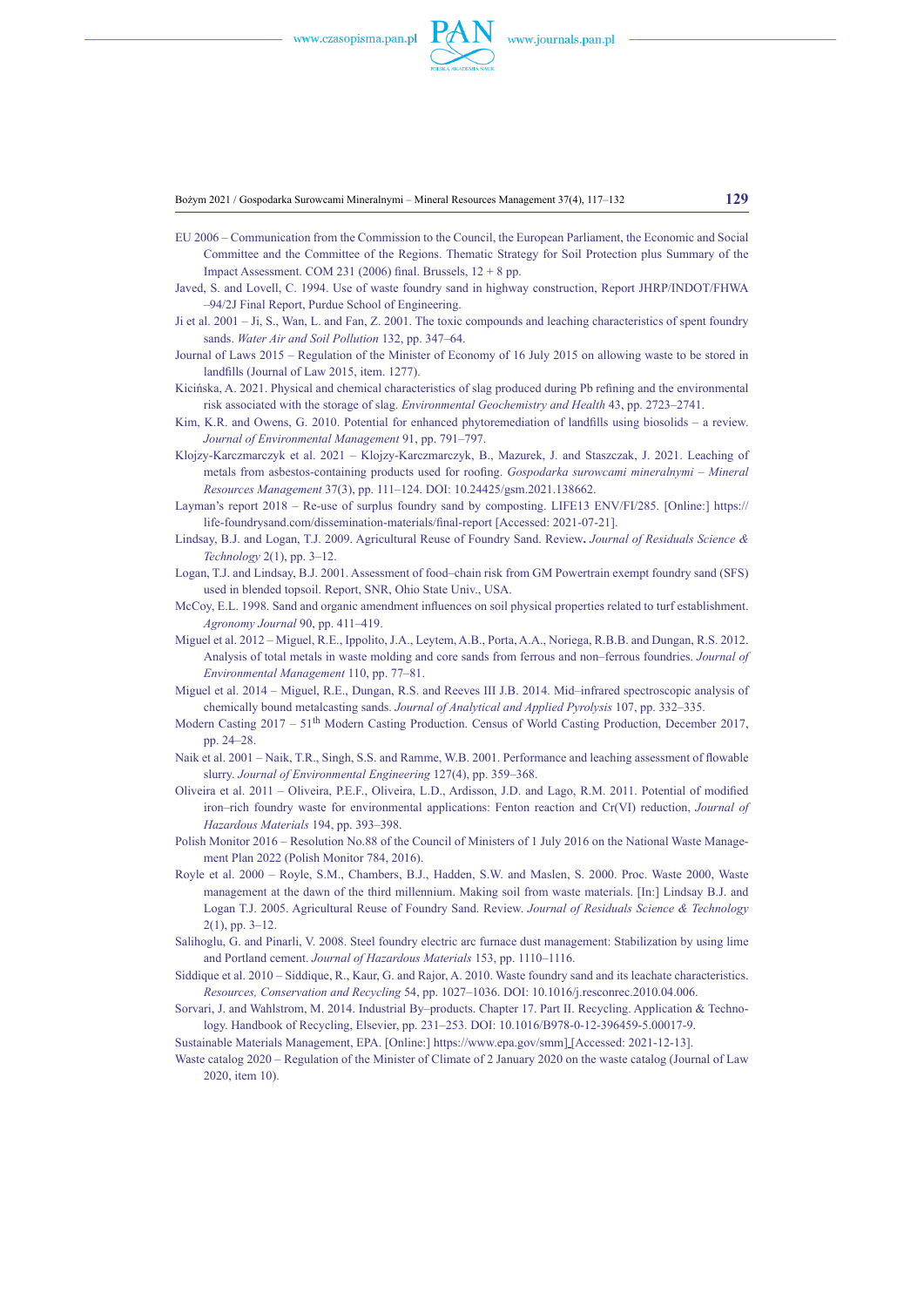

**130** Bożym 2021 / Gospodarka Surowcami Mineralnymi – Mineral Resources Management 37(4), 117–132

- Yao et al. 2009 Yao, F.X., Macías, F., Santesteban, A., Virgel, S., Blanco, F., Jiang, X. and Camps Arbestain, M. 2009. Influence of the acid buffering capacity of different types of Technosols on the chemistry of their leachates. *Chemosphere* 74, pp. 250–258.
- Zhang et al. 2014 Zhang, H., Su, L., Li, X., Zuo, J., Liu, G. and Wang, Y. 2014. Evaluation of soil microbial toxicity of waste foundry sand for soil–related reuse. *Frontiers of Environmental Science* and *Engineering* 8(1), pp. 89–98.

## **Foundry Waste as a Raw Material for Agrotechnical Applications**

## Keywords

### foundry, waste, agriculture, Technosols, heavy metals

# Abstract

This paper discusses the agrotechnical use of foundry waste based on spent foundry sands (SFS). The advantage of foundry waste use is its high concentration of quartz sands and its similar physical properties to soils, including good permeability and filtration rate. An important component of foundry waste containing a mineral binders (green sands) is the presence of a clay fraction. In contrast, organic binders in some foundry wastes increase the percentage of organic matter. However, organic binders may contain toxic substances that are hazardous to the biota. Therefore, it is not recommended to use foundry waste with organic binders in agriculture or horticulture. Moreover, heavy metals may be problematic in the agrotechnical use of foundry waste mainly derived from cast metal. The disadvantage of using foundry waste as soil substrates is the low proportion of fertilizing components. Due to the low content of nutrients in foundry waste, it is recommended that it is used as a structural component mixed with other additives, such as sewage sludge or compost. The paper presents the results of research on the content of pollutants and the assessment of the biotoxicity of foundry waste. Based on the analyzed literature reports and own research, it was found that the use of foundry waste for non-industrial purposes, such as the production of artificial horticultural substrates, soilless substrates and artificial soils (Technosols), should be preceded by numerous studies to confirm the absence of negative impacts on the environment and human health.

# **Odpady odlewnicze jako surowiec do zastosowań agrotechnicznych**

Słowa kluczowe

odlewnie, odpady, rolnictwo, Technosol, metale ciężkie

## Streszczenie

W pracy przedstawiono agrotechniczne wykorzystanie odpadów odlewniczych na bazie zużytych piasków formierskich (SFS). Zaletą wykorzystania odpadów odlewniczych jest wysoka zawar-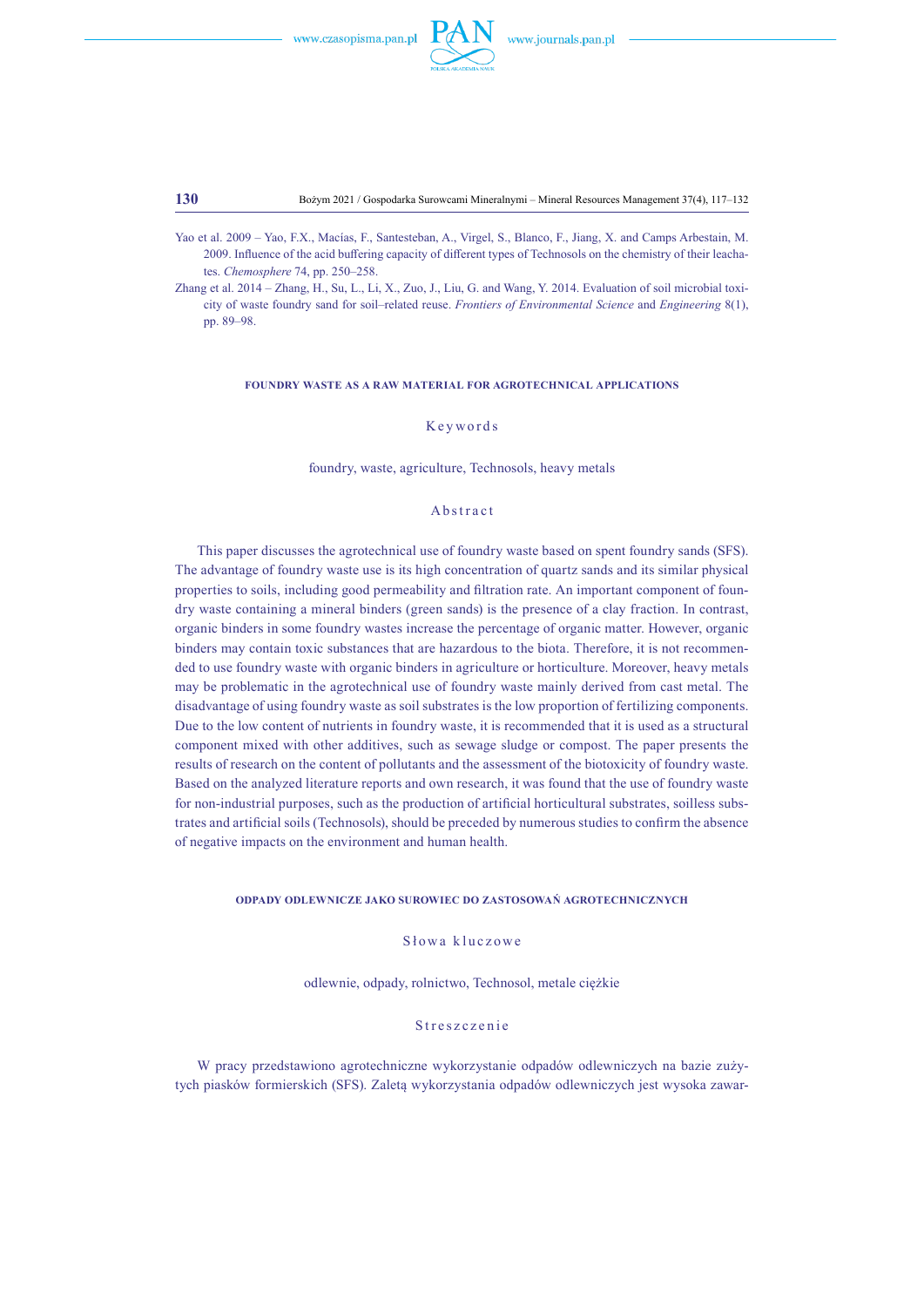

Bożym 2021 / Gospodarka Surowcami Mineralnymi – Mineral Resources Management 37(4), 117–132 **131**

tość piasków kwarcowych i zbliżone właściwości fizyczne do gleb, w tym dobra przepuszczalność i współczynnik filtracji. Ważnym składnikiem odpadów odlewniczych zawierających spoiwa mineralne (*green sands*) jest obecność frakcji ilastej. Poza tym spoiwa organiczne obecne w niektórych odpadach odlewniczych zwiększają udział materii organicznej. Spoiwa organiczne mogą jednak zawierać substancje toksyczne, które są niebezpieczne dla organzimów żywych. Dlatego nie zaleca się wykorzystywania odpadów odlewniczych zawierających spoiwa organiczne w rolnictwie lub ogrodnictwie. Ponadto metale ciężkie mogą stanowić problem w agrotechnicznym wykorzystaniu odpadów odlewniczych, pochodzących głównie z odlewów. Wadą stosowania odpadów odlewniczych jako podłoża glebowego jest niski udział składników nawozowych. Z tego powodu zaleca się stosowanie ich jako składnik konstrukcyjny, po zmieszaniu z innymi dodatkami takimi jak osady ściekowe czy kompost. W pracy przedstawiono wyniki badań zawartości zanieczyszczeń oraz oceny biotoksyczności odpadów odlewniczych. Na podstawie przeanalizowanych doniesień literaturowych oraz badań własnych stwierdzono, że wykorzystanie odpadów odlewniczych do celów nieprzemysłowych, takich jak produkcja sztucznych podłoży ogrodniczych, podłoży bezglebowych i gleb sztucznych (Technosols), powinno być poprzedzone licznymi badaniami, które potwierdzą brak negatywnego wpływu na środowisko i zdrowie ludzi.